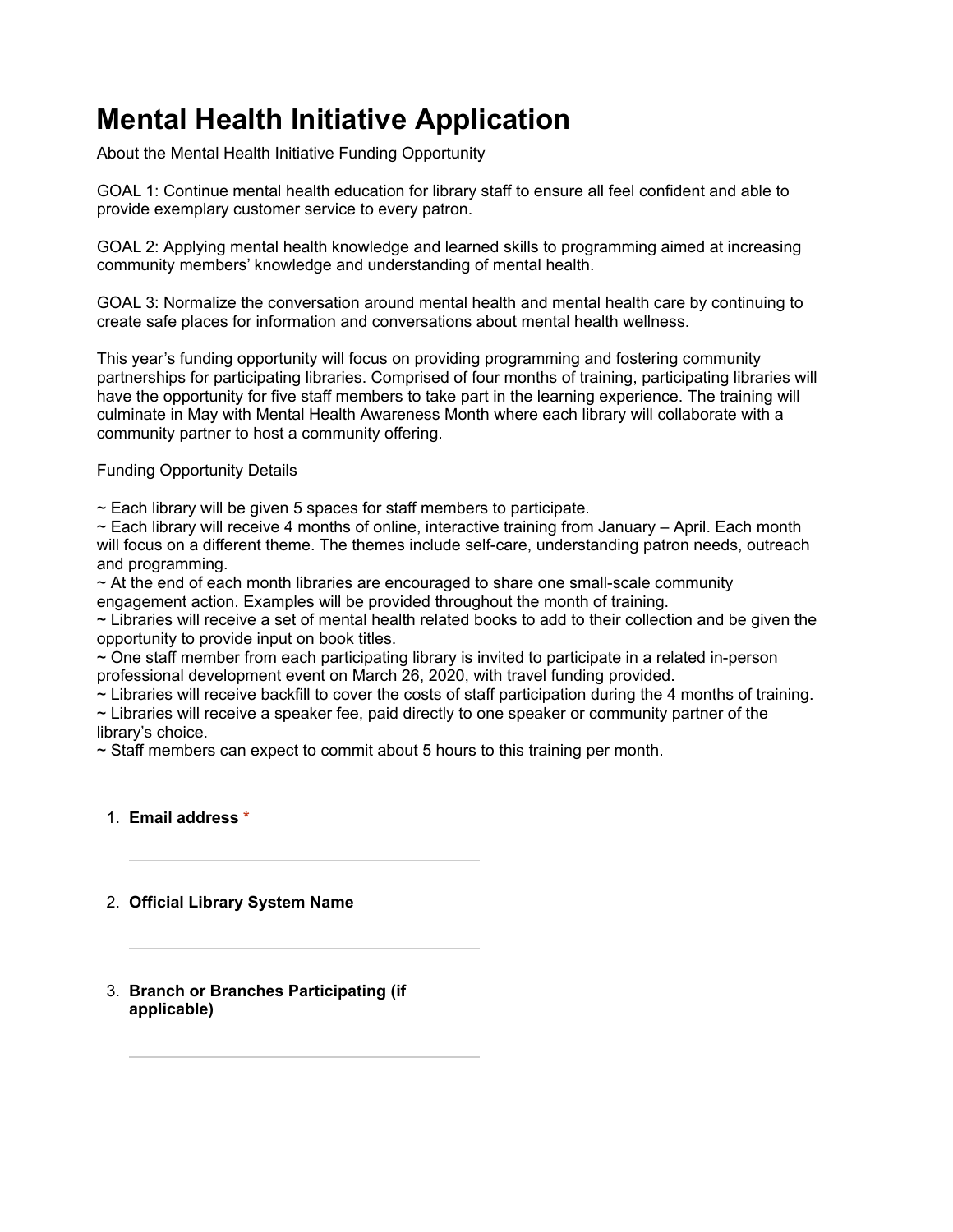### 4. **Program Coordinator Name**

Please select ONE person to serve as your Primary Program Coordinator.

### 5. **Program Coordinator Title**

### 6. **Program Coordinator Phone**

Please enter your direct line (with voicemail) or cell phone.

#### 7. **Library/Branch Facebook**

Please include the short name, NOT the URL. Example: @CaliforniaCenterForTheBook

### 8. **Library/Branch Instagram**

Please include the short name, NOT the URL. Example: @CaliforniaCenterForTheBook

# **Community Information**

9. **Did your library participate in the Mental Health Initiative in FY1819?** *Mark only one oval.*



### 10. **Target Population**

Do you have a potential target population for your Mental Health Initiative at this time (teens, community members experiencing homelessness, veterans, etc)? If so, please describe this target population and why you chose this population. Please limit your response to one paragraph.

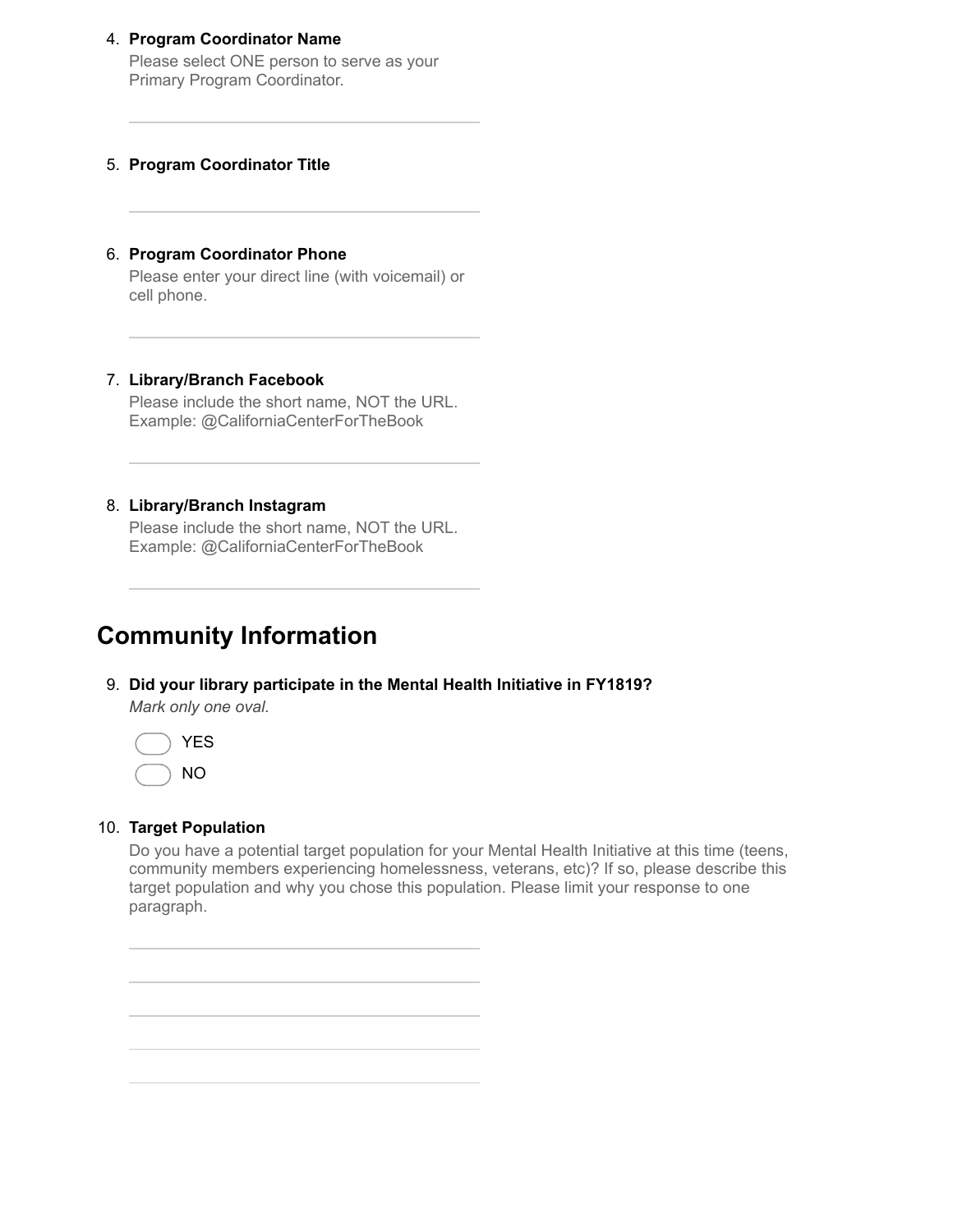# 11. **Potential Community Partner**

Do you have a potential community partner in mind? Why is this community partner of interest? We will be discussing community partners in detail in early 2020, but would like to get an idea of who you might be interested in working with. Please limit your response to one paragraph.

| the control of the control of the con-                                                                                                                                                                                        |  |                                                                                                                                                                                                                               | _____                             |
|-------------------------------------------------------------------------------------------------------------------------------------------------------------------------------------------------------------------------------|--|-------------------------------------------------------------------------------------------------------------------------------------------------------------------------------------------------------------------------------|-----------------------------------|
| the control of the control of the control of the control of the control of the control of the control of the control of the control of the control of the control of the control of the control of the control of the control |  | the control of the control of the control of the control of the control of the control of the control of the control of the control of the control of the control of the control of the control of the control of the control |                                   |
|                                                                                                                                                                                                                               |  |                                                                                                                                                                                                                               |                                   |
|                                                                                                                                                                                                                               |  |                                                                                                                                                                                                                               |                                   |
|                                                                                                                                                                                                                               |  |                                                                                                                                                                                                                               |                                   |
| ,我们也不会有什么?""我们的人,我们也不会有什么?""我们的人,我们也不会有什么?""我们的人,我们也不会有什么?""我们的人,我们也不会有什么?""我们的人                                                                                                                                              |  |                                                                                                                                                                                                                               | the control of the control of the |

# 12. **Community Impact**

Please tell us why mental health matters to your community. What made you apply for this opportunity? How do you feel this knowledge might impact your staff and community? Please limit your response to 1 paragraph.

| the control of the con-                                                                                             |                                                                                  |  |  |
|---------------------------------------------------------------------------------------------------------------------|----------------------------------------------------------------------------------|--|--|
|                                                                                                                     |                                                                                  |  |  |
|                                                                                                                     |                                                                                  |  |  |
|                                                                                                                     |                                                                                  |  |  |
| <u> 1989 - Jan Salaman Salaman (j. 1989)</u>                                                                        |                                                                                  |  |  |
|                                                                                                                     |                                                                                  |  |  |
|                                                                                                                     |                                                                                  |  |  |
| <u> 1989 - Andrea San Andrea San Andrea San Andrea San Andrea San Andrea San Andrea San Andrea San Andrea San A</u> |                                                                                  |  |  |
|                                                                                                                     |                                                                                  |  |  |
|                                                                                                                     |                                                                                  |  |  |
|                                                                                                                     |                                                                                  |  |  |
| <b>一个人的人,我们也不能</b> 是一个人的人,我们也不能是一个人的人,我们也不能是一个人的人,我们也不能是一个人的人,我们也不能是一个人的人,我们也不能是一个人的人,                              |                                                                                  |  |  |
|                                                                                                                     |                                                                                  |  |  |
|                                                                                                                     |                                                                                  |  |  |
|                                                                                                                     |                                                                                  |  |  |
|                                                                                                                     | ,我们也不会不会不会。""我们的人,我们也不会不会不会。""我们的人,我们也不会不会不会不会。""我们的人,我们也不会不会不会不会。""我们的人,我们也不会不会 |  |  |

# **Submission & Director's Support**

By submitting this application you agree to abide by the program guidelines. You also agree that your Library Director supports your application and participation.

Please note the following dates and times. Please tentatively save the date for the Orientation webinar.

November 4, 2019 - Applications due by 5:00pm Pacific November 18, 2019 - Notifications made on or before this date November 20, 2019 - Orientation webinar, 10:00am - 11:00am

For questions, please email Kathryn Gardella at [kgardella@socallibraries.org](mailto:kgardella@socallibraries.org) and Julianna Robbins at [jrobbins@calbook.org.](mailto:jrobbins@calbook.org)

# 13. **Library Director's Name**

Please enter below as First Last

#### 14. **Library Director's Email**

### 15. **Please check below to agree and submit.**

You will receive a copy of your application at the email you provided in Section 1. Be sure your email address is correct and please save the email you receive. *Check all that apply.*



I Agree